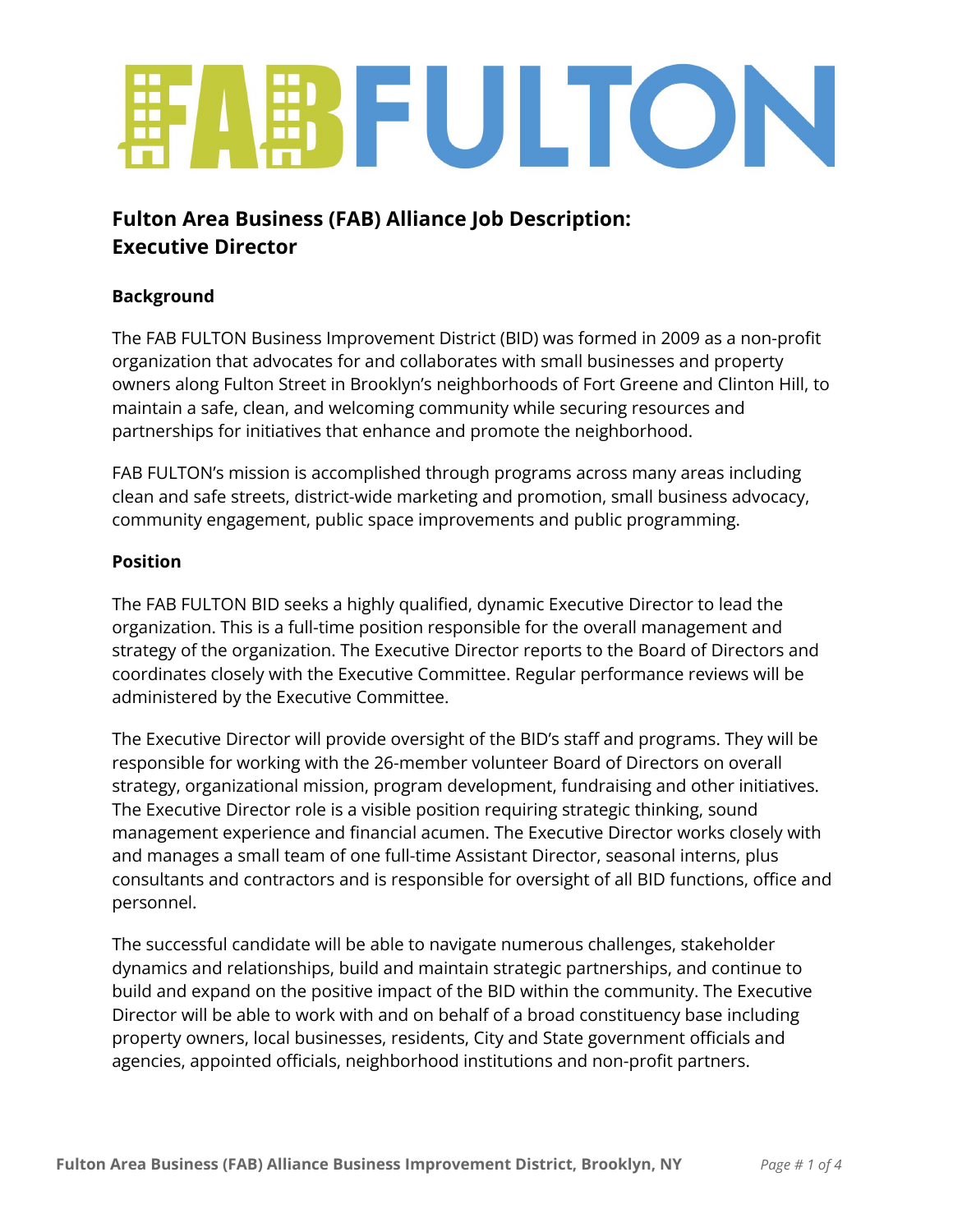#### **RESPONSIBILITIES**

#### **Administrative**

- Manage the BID's budget, day-to-day finances, human resources, payroll, and office functions; including payments to vendors, coordinating with outside auditors to conduct the annual financial audit, and prepare all necessary regulatory filings, and annual BID assessment analysis and billing
- Manage and oversee the work of vendors and subcontractors including supplemental sanitation, horticulture services, payroll services, holiday lighting, marketing and events
- Secure and oversee all BID contracts and grants, including contract enrollment, registration, submission of grant reports, and payment requests
- Schedule, manage, and coordinate meetings of the Board of Directors, including Executive, Audit, Nominating and other Committees
- Act as the BID's liaison to the NYC Department of Small Business Services to ensure all deliverables, reporting, and compliance needs are submitted in a timely manner

#### **Community and Stakeholder Engagement**

- Spearhead community and government relations efforts with local elected officials, City agencies, contracting agencies and local and citywide community partners and service providers
- Understand the neighborhood's dynamics, "current events," relevant issues, leverage opportunities and resources
- Represent the BID and the district as a public-facing, high profile spokesperson through public engagements, press interviews, and other speaking roles

#### **District Maintenance and Sanitation**

- Manage supplemental service contract to ensure the district's sidewalks, plazas and public spaces are clean, safe and graffiti-free
- Identify problem locations and coordinate with contractors for immediate attention
- Manage horticulture service contract that includes seasonal plantings and year-round maintenance of the district's public spaces and street planters.
- Oversee operations of two pedestrian plazas with supplemental service contractor

#### **Business Services**

- Actively engage district businesses via in-person outreach, and other traditional and digital methods
- Identify and address the needs of individual businesses and the district as a whole
- Maintain an active database of businesses, property owners, and residents located in the boundaries of the BID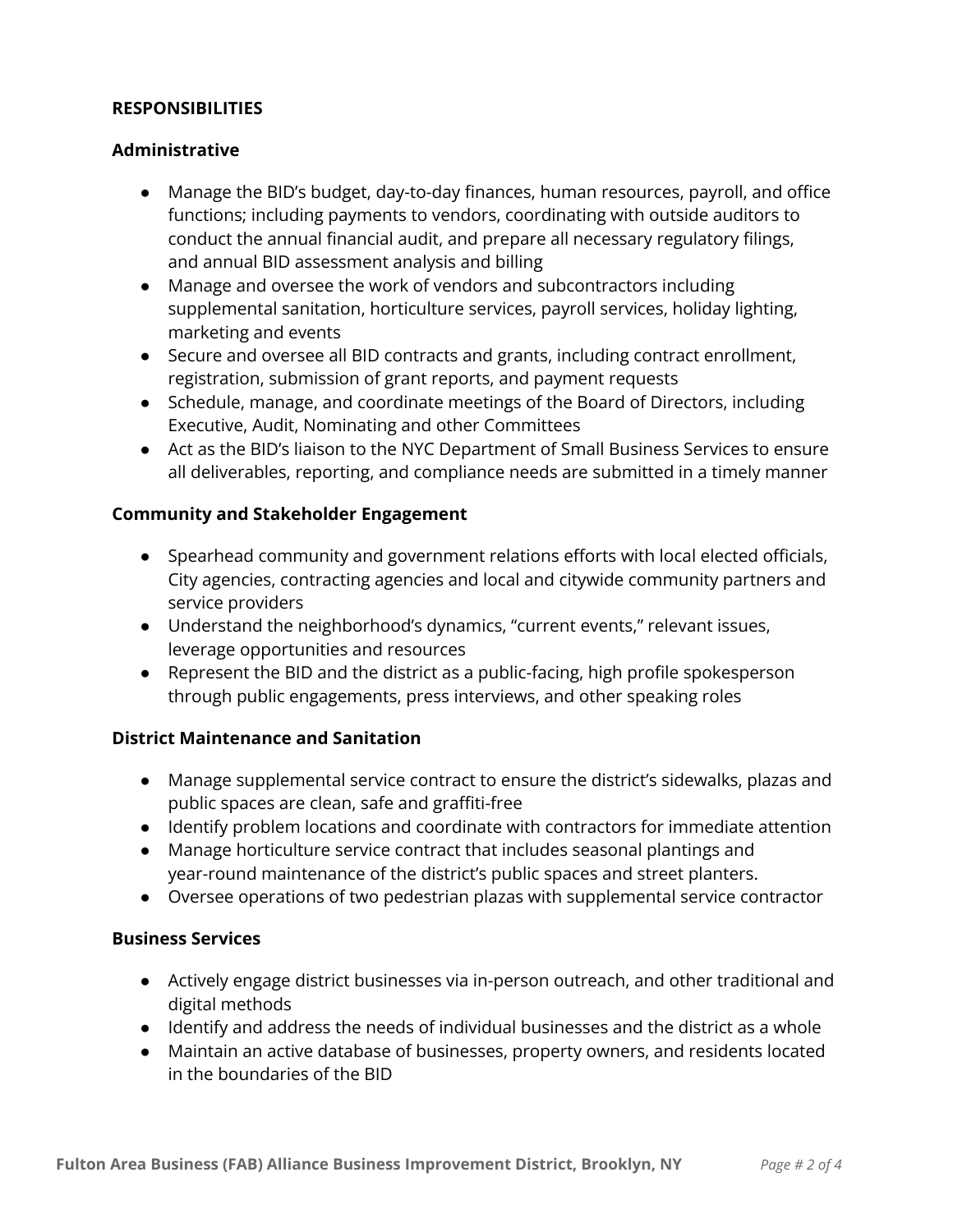#### **Marketing, Communications and Events**

- Collaborate with the Assistant Director on the development and implementation of events and programs throughout the district, marketing and public relations strategies, materials, website, social media and other digital communications
- Plan and execute BID's Annual Meeting as required by New York State non-profit law

#### **Fundraising**

- Identify and pursue opportunities for partnerships, grant funding, and sponsorships with government, corporations and foundations for continued investment in and expansion of BID programs above the annual assessment
- Set and meet appropriate fundraising goals as determined by budget objectives and in-concert with board of directors

#### **PREFERRED QUALIFICATIONS** A successful candidate for this position will have:

- 5 years experience working in some combination of the following areas: economic development, constituent services, non-profit management, government/public policy, small-business assistance, or urban planning
- A Bachelor's degree, and either a Master's degree or equivalent work experience in a related field
- Strong leadership and interpersonal skills; ability to create and sustain strong collaborative working relationships with all stakeholders
- An understanding of BIDs and their roles within their communities and the City
- Ability to balance strong day-to-day management needs with visionary thinking
- Experience leading strong teams and managing staff, consultants, and contractors
- Substantive non-profit administrative, contract, and financial management experience
- Familiarity with the retail and/or small-business climate
- Marketing and special event programming experience
- Successful track record of fundraising and grant awards
- Excellent written and public communication skills
- Excellent computer skills, including Google Suite, QuickBooks, Microsoft Office, Social Media platforms and Wordpress
- Experience working with City government and familiarity with Brooklyn (*Locally-based candidates are encouraged to apply)*